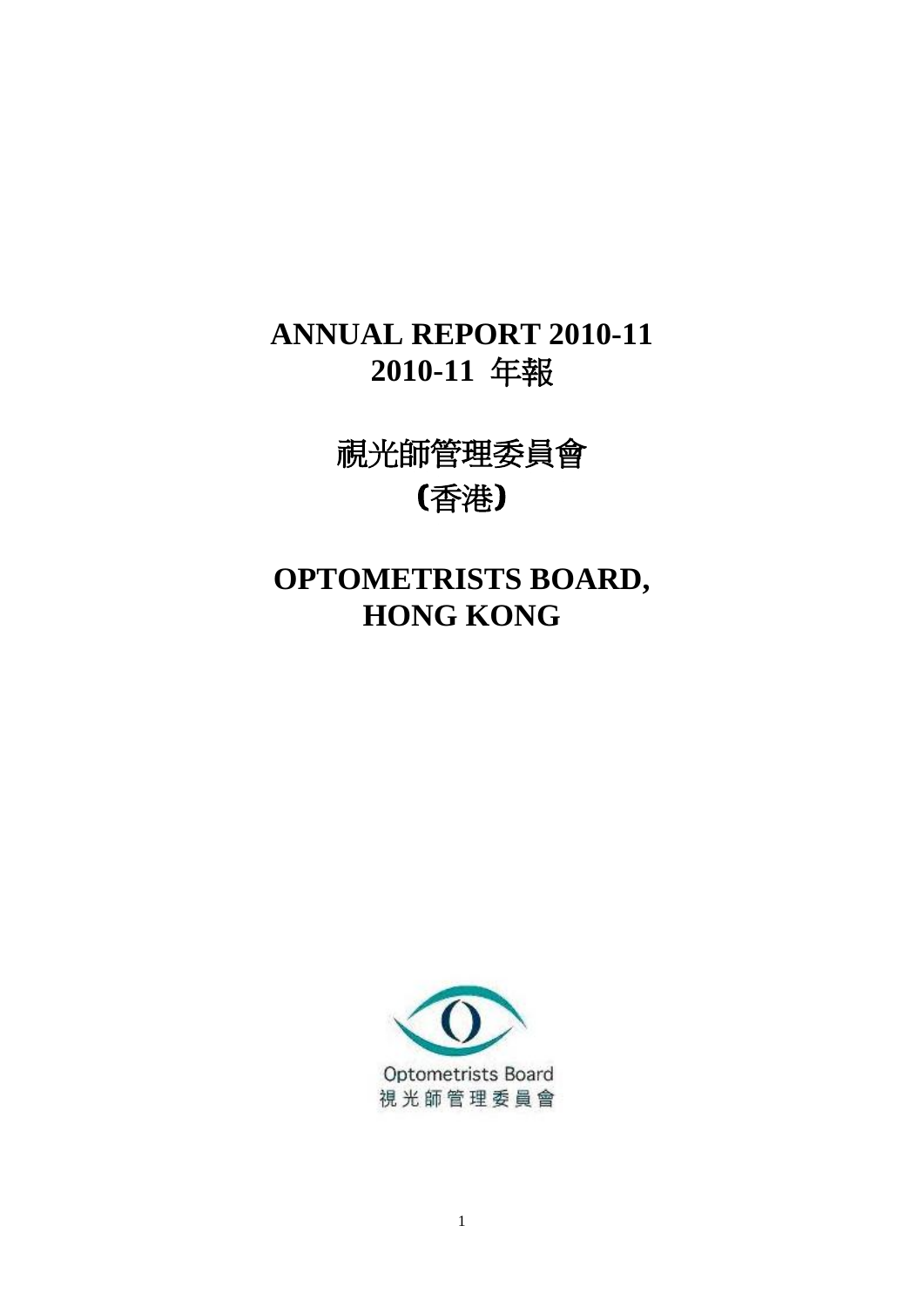|    | <b>Contents</b>                                    | 'age |
|----|----------------------------------------------------|------|
| 1. | Preface                                            | 3    |
| 2  | Message from the Chairman                          | 4    |
| 3. | Introduction                                       | 5    |
| 4. | Membership of the Optometrists Board               | 7    |
| 5. | Highlights of activities of the Optometrists Board | 8    |
| 6. | Committees of the Optometrists Board               | 10   |
|    | <b>Preliminary Investigation Committee</b>         | 10   |
|    | <b>Registration Committee</b>                      | 11   |
|    | <b>Examination Committee</b>                       | 13   |
|    | <b>Education Committee</b>                         | 13   |
| 7. | <b>Review by Committee Chairmen</b>                | 15   |
|    | Annexes                                            | 19   |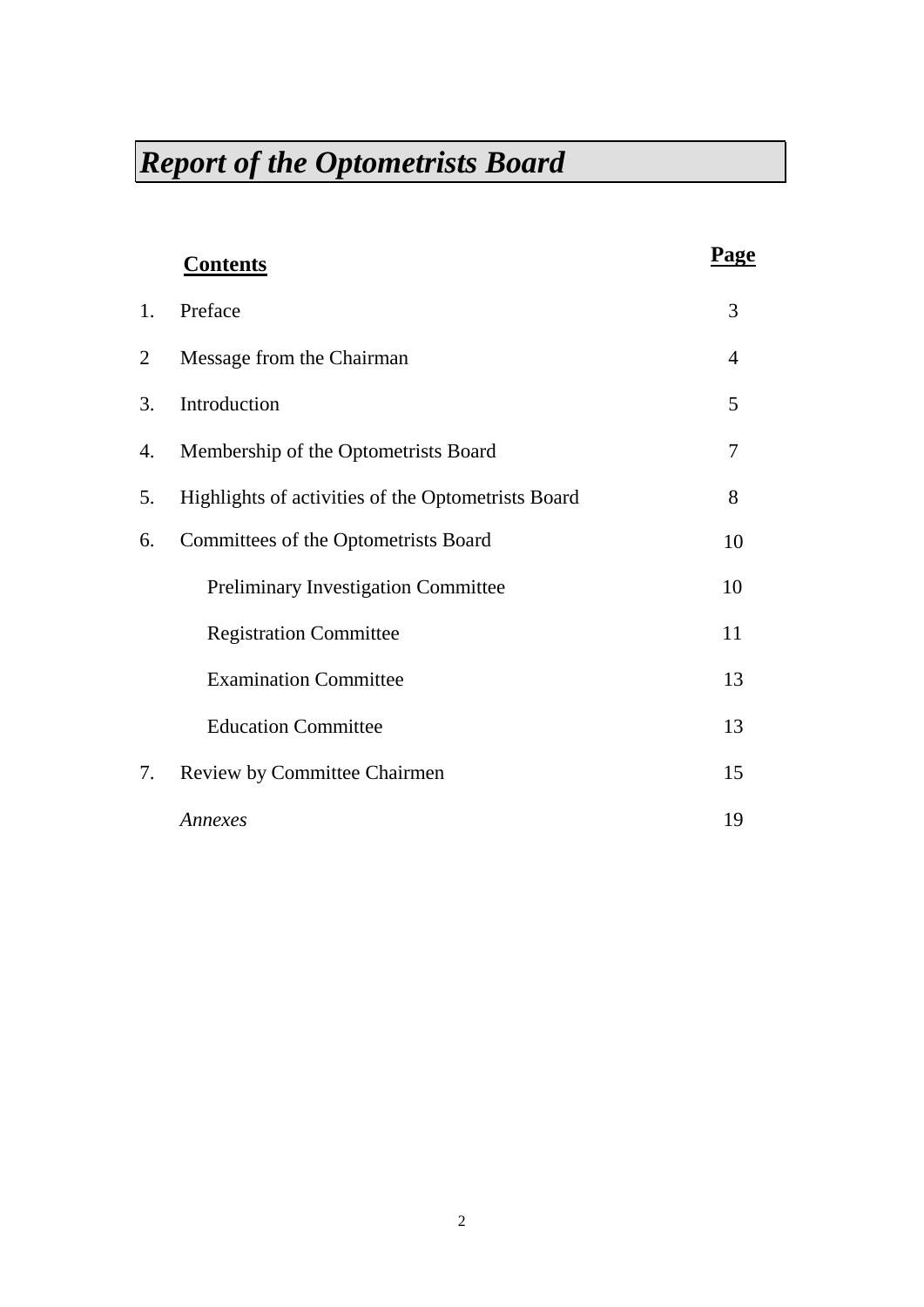## **1.** *Preface*

Through this report, which covers the period from April 2010 to March 2011, the Optometrists Board aims to keep members of the profession and the public better informed of the functions and work progress of the Board and its committees.

This report is intended for general information only. Certain functions of the Optometrists Board have been simplified and presented in the form of an information document. For details of the statutory functions of the Board and its committees, readers should refer to the Supplementary Medical Professions Ordinance, Chapter 359, Laws of Hong Kong and the Optometrists (Registration and Disciplinary Procedure) Regulation, Cap. 359F.

All enquiries to the Optometrists Board should be addressed to –

## **THE OPTOMETRISTS BOARD SECRETARIAT**

2/F Shun Feng International Centre 182 Queen"s Road East Wanchai, Hong Kong

| Fax   | $(852)$ 2865 5540         |
|-------|---------------------------|
| Tel   | $:(852)$ 2527 8363        |
| Email | : info@smp-council.org.hk |

Website : http://www.smp-council.org.hk/op/english/index.htm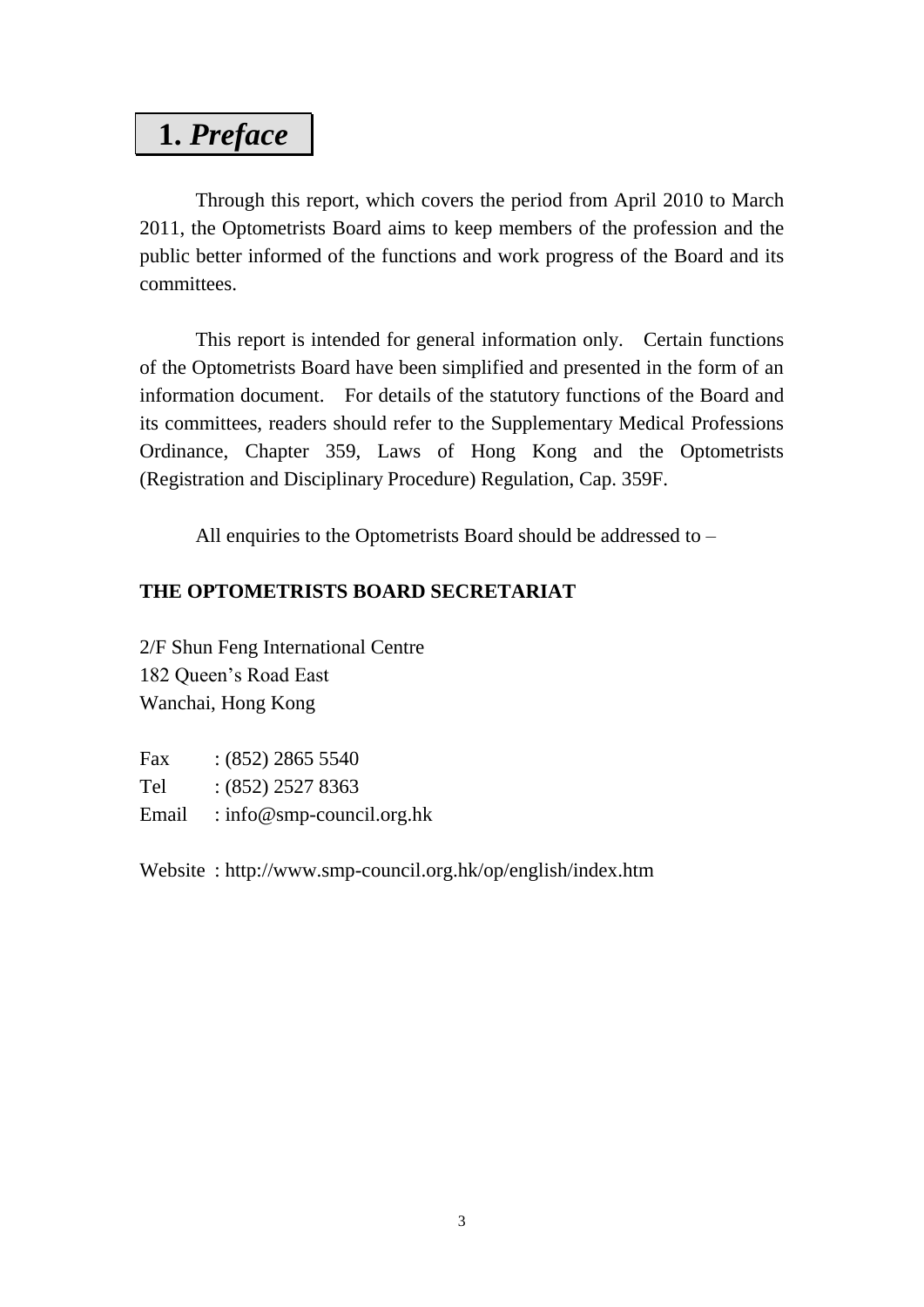## **2.** *Message from the Chairman*

Since its establishment in May 1986, the Optometrists Board has been striving to enhance the professional standard and conduct of registered optometrists in the interest of the optical health of the public. To this end, I am happy to witness continuous development of the profession over the years and further implementation of an amalgam of regulatory measures.

In 2010/2011, the Board has initiated a comprehensive review of the Code of Practice to keep the provisions up-to-date having regard to the development of the profession and the rising expectations of the public for quality service. The Board would also look into the feasibility of making the Continuing Professional Development attainment mandatory within the existing legal constraints by amending section 6 on "Standards of Care" of the Code.

To serve as a reference for practitioners as to what may constitute unprofessional conduct and situations that may give rise to disciplinary proceedings, since December 2010 the Board has published on the Board"s website findings of disciplinary inquires held by the Board. The Board hopes that publication of such information would help to further enhance the standards of professional practice and conduct in the profession.

On the disciplinary control, it is most encouraging to note that only 3 complaints were received in 2010/2011, a record low since 2006/2007, thanks in part to the growing awareness of the practitioners of the provisions of the governing law and the Code of Practice, and in part to the promotion efforts of the Board in this respect.

As the Chairman of the Optometrists Board, I should like to thank all Members of the Board and its Committees and the Secretariat for their hard work and dedication to ensure the efficient discharge of all its statutory functions. I look forward to the continued support of the Board Members and the optometrist profession in the years ahead for sustained improvements to the professionalism and quality of service standards.

> Prof. Ricky Y.K. MAN *Chairman, Optometrists Board*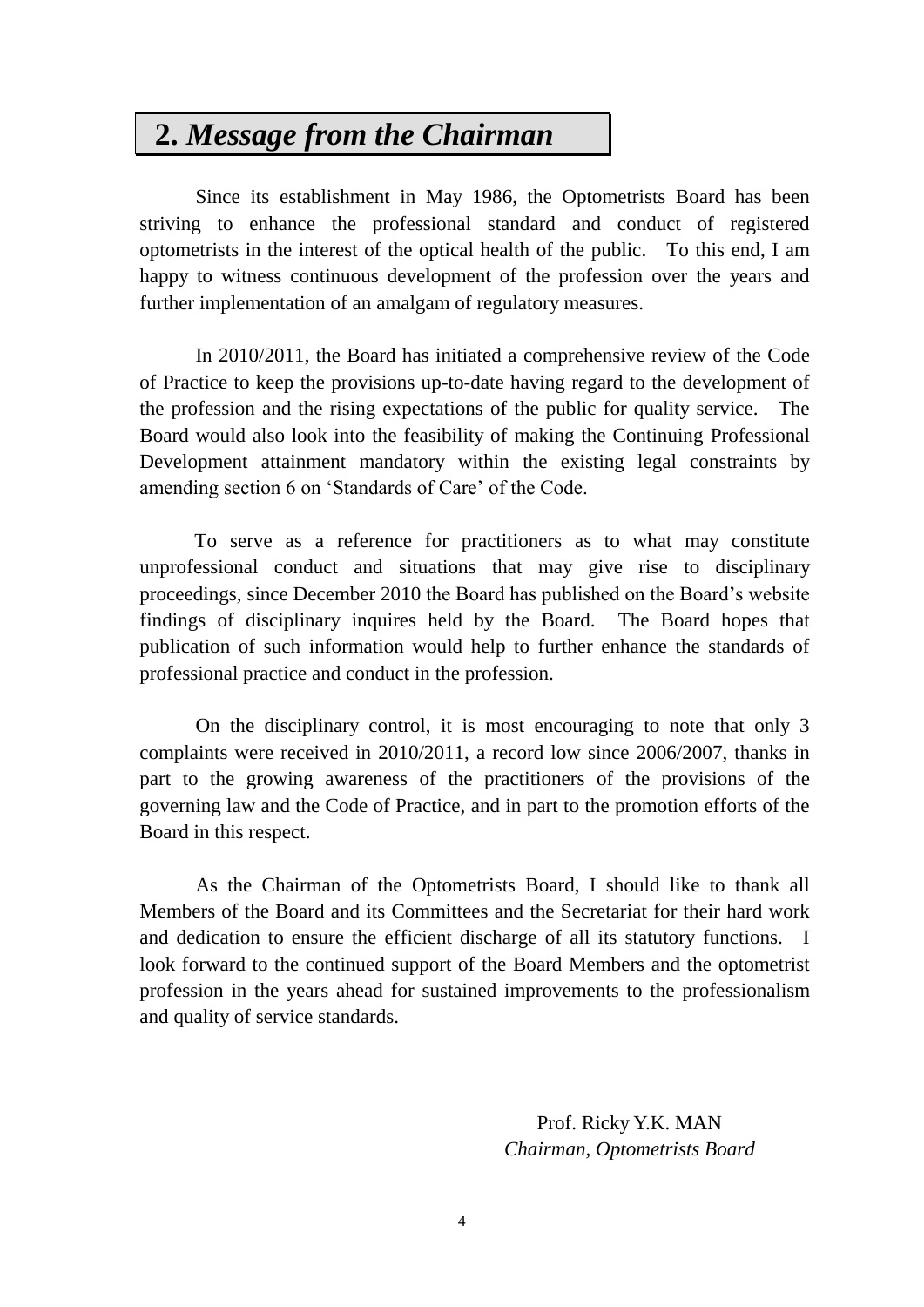## **3.** *Introduction*

3.1 The Optometrists Board is a statutory body established under the Supplementary Medical Professions Ordinance, Chapter 359, and the Optometrists (Registration and Disciplinary Procedure) Regulation, Chapter 359F, responsible for the registration, discipline, and management of persons engaged in professions supplementary to medicine including optometrists. The Board is also tasked to promote adequate standards of professional practice and conduct among optometrists. The Board Secretariat, which is staffed by the DH, provides administrative and secretarial support to the Board and its committees.

## **Registration of optometrists**

 $\overline{a}$ 

3.2 Registration of optometrists commenced on 1 December 1994. With effect from 1 April 1996, any person who practises the profession of optometry in Hong Kong without being registered commits an offence<sup>1</sup>. Any information on illegal practice of the optometry profession will be reported to the Police for investigation.

3.3 The Register has four parts, Part I, Part II, Part III and Part IV. Entry in the various parts of the Register is based mainly on the qualification and/or experience possessed by the applicants.

3.4 A person who was practising optometry on 1 December 1994 and did not qualify for full registration could apply for provisional registration in Part IV register. Provisional registration was a one-off exercise which was completed on 31 May 1995.

3.5 The Optometrists Board is empowered under section 15A of the Supplementary Medical Professions Ordinance to hold examinations for the purpose of registration as and when it considers expedient or necessary.

<sup>&</sup>lt;sup>1</sup> Schedule 4 to the Optometrists (Registration and Disciplinary Procedure) Regulation provides for persons exempt from the requirement.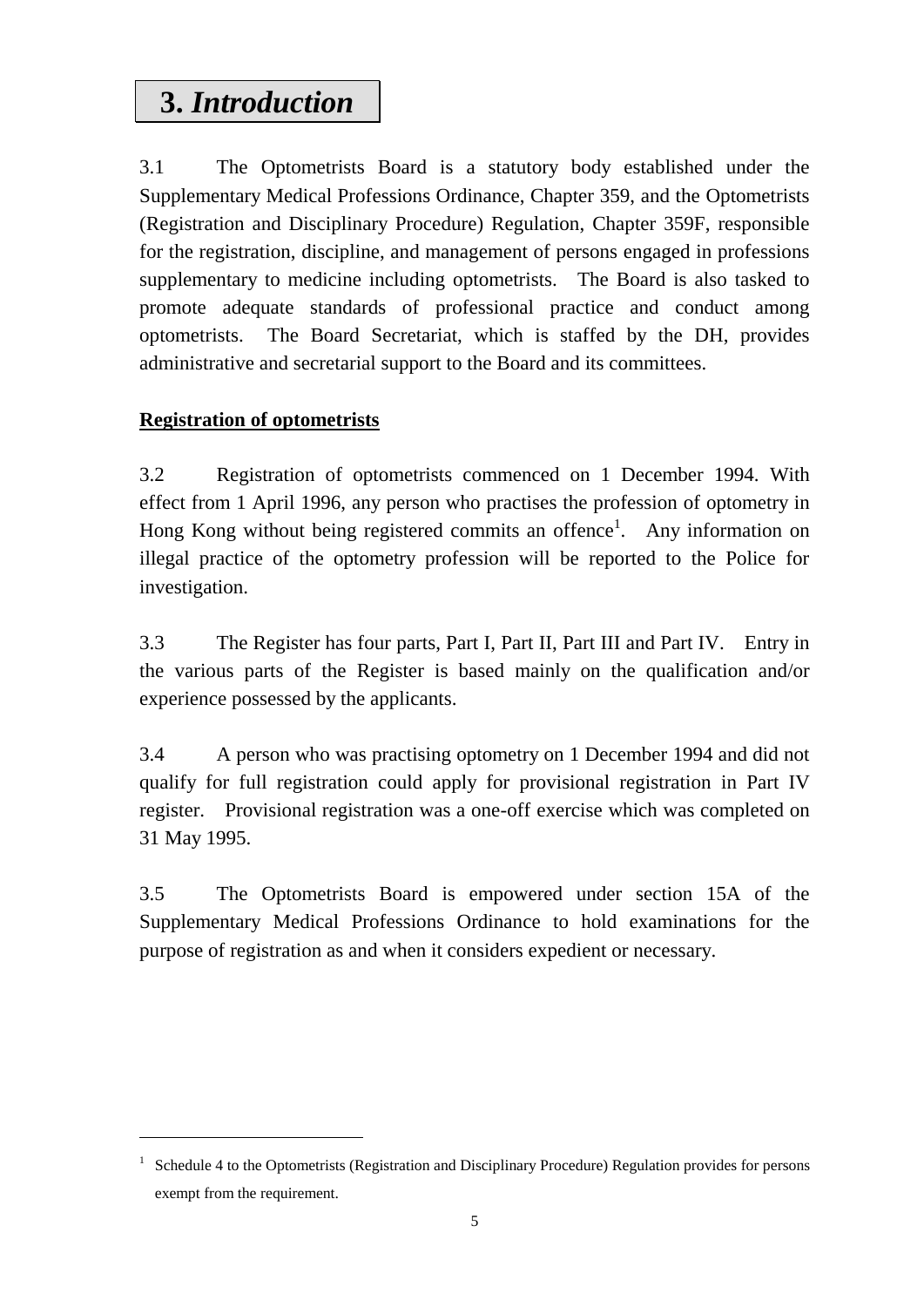3.6 As at 31 March 2011, there were 2,000 registered optometrists. Statistics on the registration of optometrists are detailed at Annex A. Appended below is a pie chart showing the number of registrants in each part of the register:



## **Control mechanism and disciplinary power of the Board**

3.7 The Optometrists Board is empowered by law to regulate the professional conduct of registered optometrists through an established disciplinary mechanism.

3.8 Complaints against registered optometrists are normally either lodged with the Board by individuals or referred to the Board by other bodies such as the Hong Kong Police Force.

3.9 The Optometrists Board has prepared a Code of Practice prescribing the standards of conduct and practice and regulating the activities of optometrists. The Code is issued to all registered optometrists for compliance. The Board will from time to time review the Code and promulgate changes whenever necessary. Any alleged cases of professional misconduct committed by the optometrists will be referred to the Board for investigation, and for inquiry where necessary. At inquiries, the Board may make orders ranging from the issue of warning letters to the removal of the optometrist's name from the register.

## **Continuing professional education for registered optometrists**

3.10 To encourage optometrists to engage in life-long learning to sharpen their professional knowledge and skills, the Optometrists Board introduced a voluntary Continuing Professional Development (CPD) Scheme in November 2004. The Education Committee formed under the Board was set up to monitor and review the design and implementation of the CPD Scheme and the Registration Committee for the accreditation of CPD activities and appointment of accredited programme providers.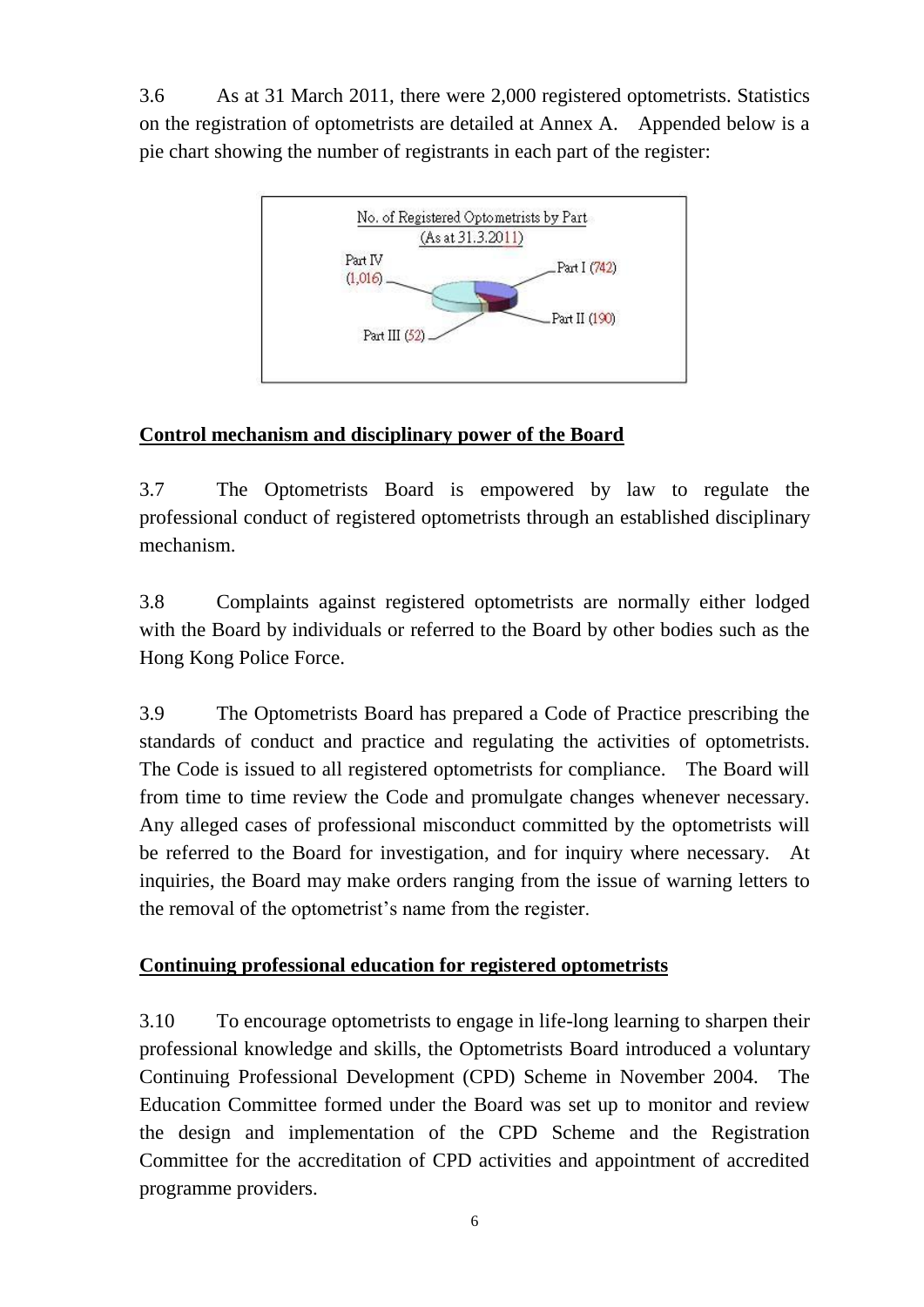## **4.** *Membership of the Optometrists Board*

4.1 The Supplementary Medical Professions Ordinance stipulates that all members of the Optometrists Board are appointed by the Chief Executive . The Board comprises -

- (a) a Chairman from among the members of the Supplementary Medical Professions Council, other than a member appointed under section  $3(1)(d)(iv)$  of the Supplementary Medical Professions Ordinance;
- (b) one registered medical practitioner on the nomination of the Hong Kong Medical Association;
- (c) one person specially qualified to advise the Board on professional education; and
- (d) five to eight optometrists.

4.2 Membership of the Board for the period from April 2010 to March 2011 was as follows -

Chairman: Prof. Ricky MAN Ying-keung

| Members: | Ms Alice CHAN Chui-wa                                     |
|----------|-----------------------------------------------------------|
|          | Ms CHAN Lai-ming (from $1.10.2010$ )                      |
|          | Ms Monica CHOW Man-kit (from 1.4.2010 to 30.9.2010)       |
|          | Dr CHOW, Pak Chin                                         |
|          | Miss Rufina CHAN Tin-yan (from 1.10.2010)                 |
|          | Mr HO Kai                                                 |
|          | Miss Tina KWAN Wai-ping (from $1.4.2010$ to $30.9.2010$ ) |
|          | Prof. Kenneth LAM Chung-wing                              |
|          | Dr Andrew LAM Kwok-cheung                                 |
|          | Mr Jack WONG Wai-hung                                     |
|          | Mr Alex YIM Kwok-bun                                      |
|          | Mr John WONG Chun-han (from 1.3.2011)                     |
|          | Prof. Gregory WU Chor-nam (from 1.4.2010 to 28.2.2011)    |

 $\overline{a}$ 

Authority delegated to the Secretary for Food and Health.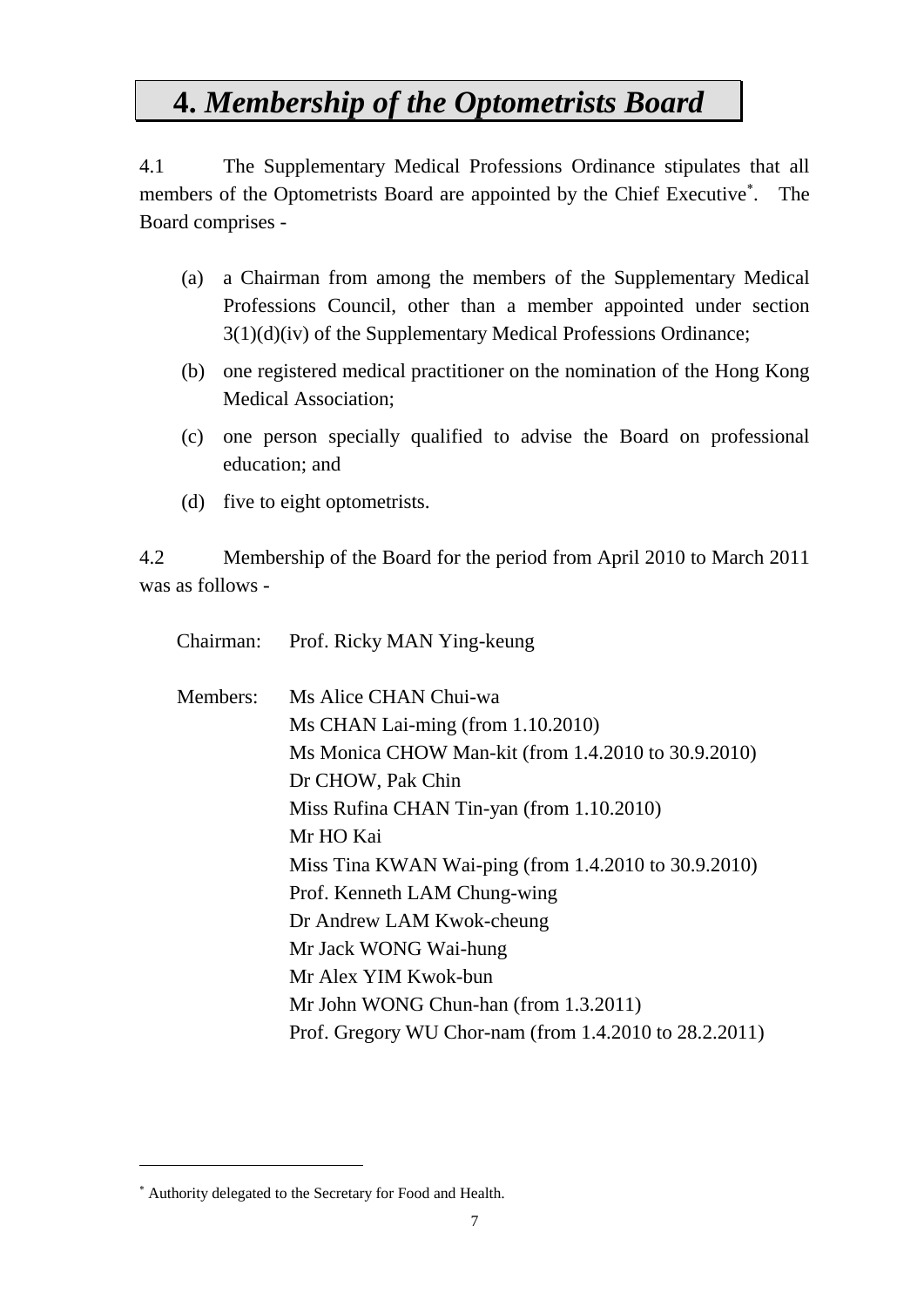# **5.** *Highlights of activities of the Optometrists Board*

5.1 The Optometrists Board transacted its business at meetings and by the circulation of papers. Set out below is a highlight of major activities of the Board between 1 April 2010 and 31 March 2011 –

## **(a) Accreditation mechanism**

At present the Optometrists Board does not have any established mechanism for accrediting training programmes for registration purpose under section 12(1)(a) of the Supplementary Medical Professions Ordinance. All the qualifications as prescribed in the subsidiary legislation were prescribed in law following the approval of the board/Council without going through a formal accreditation mechanism.

A task force was set up to work on the accreditation mechanism for quality assurance. The task force has produced a draft mechanism modeled upon the validation process adopted by the Hong Kong Polytechnic University for its training programmes. The draft mechanism will be considered by the Board at its December 2011 meeting.

## **(b) Code of Practice**

A Working Group on the overall review of the Code for Registered Optometrists was established in May 2010 to keep the provisions up-to-date having regard to the development of the profession and the rising expectations of the public for quality service.

The Working Group would also look into the feasibility of making the Continuing Professional Development attainment mandatory within the existing legal constraints by amending Section 6 on 'Standards of Care' of the Code. The Working Group"s proposed amendments to the Code would be placed before the Board at its December 2011 meeting.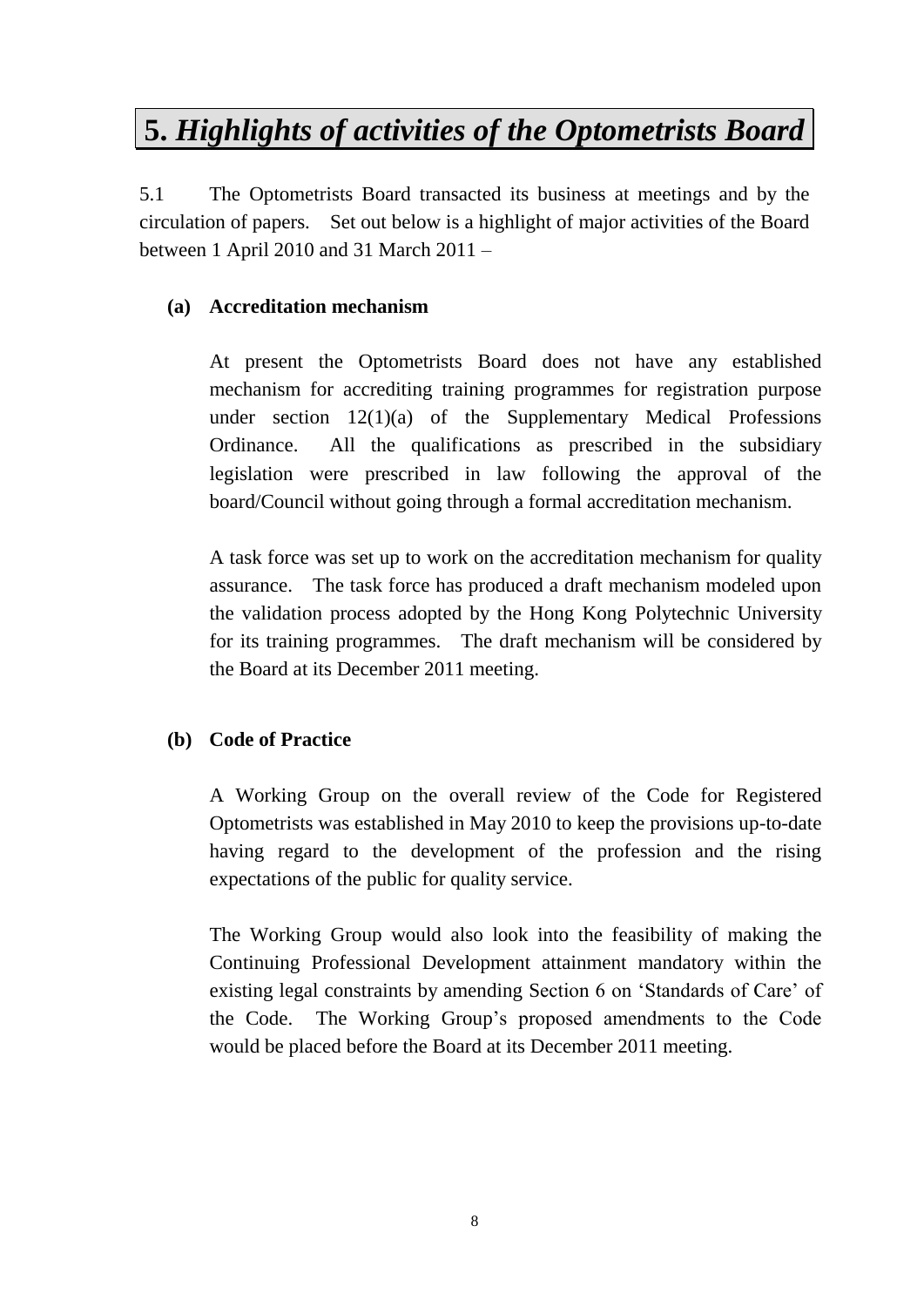#### **(c) Continuing professional education**

496 optometrists have reported attainment of ten CPD hours in 2009/2010, representing a 21.5% drop over 2008/2009. They were awarded a Certificate of Achievement and their names were posted on the Board"s website. Please click [here](http://www.smp-council.org.hk/op/(A)(1)(i)_eng.pdf) for the list.

#### **(d) Quotable Qualifications**

The List of Quotable Qualifications was expanded during the year to include 2 academic qualifications, namely a Certificate of Attainment in Ocular Pharmacology awarded by the Hong Kong Polytechnic University and a Graduate Certificate in Optometry awarded by the University of New South Wales. As at 31 March 2011, there were a total of 72 quotable qualifications. Please click [here](http://www.smp-council.org.hk/op/lqq.pdf) for the list.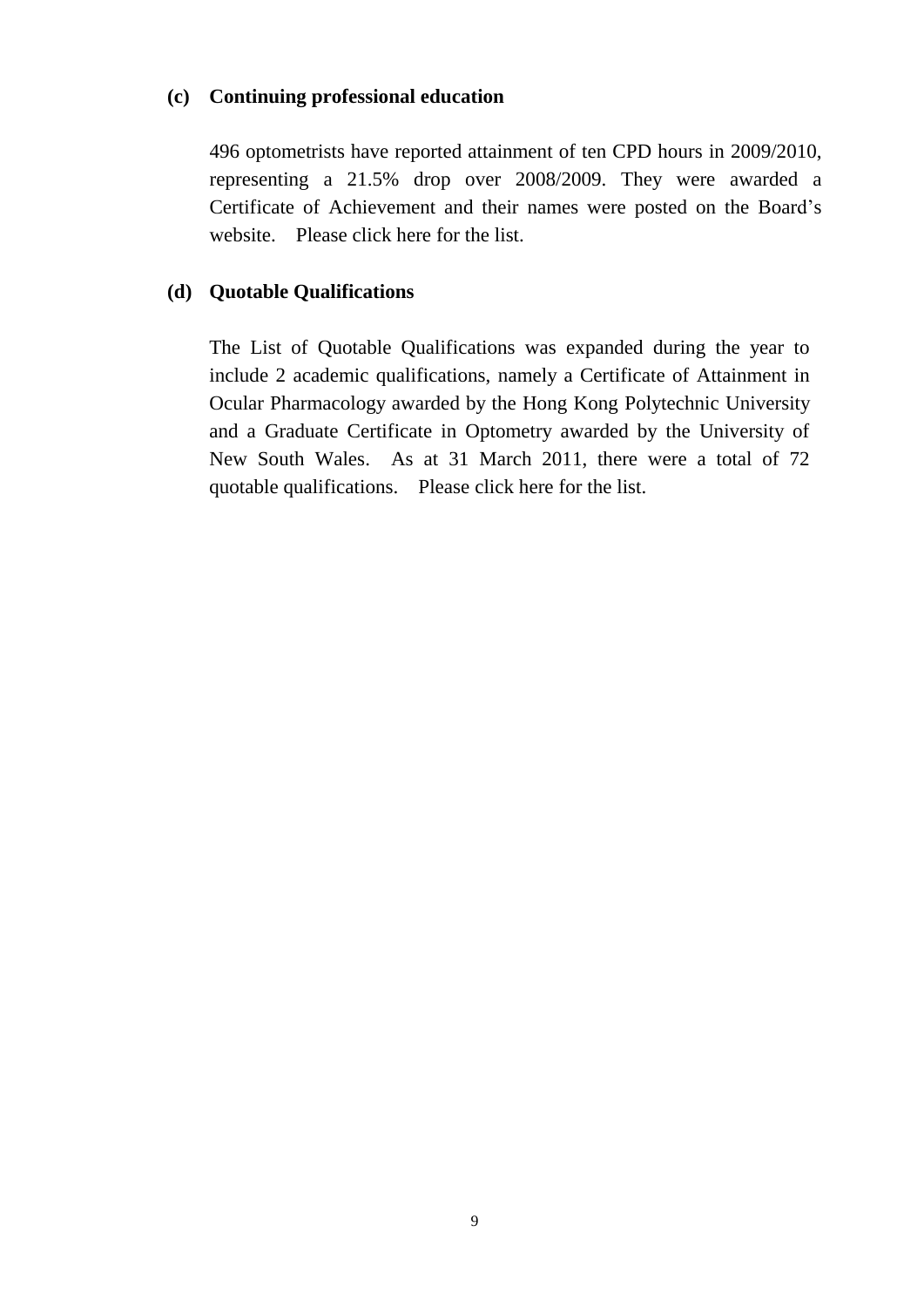# **6***. Committees of the Optometrists Board*

6.1 Section 9 of the Supplementary Medical Professions Ordinance provides for the Supplementary Medical Professions Boards to appoint committees for the better discharge of its functions under the Ordinance. Works of the four committees under the Optometrist Board are detailed below –

## **Preliminary Investigation Committee**

6.2 The Optometrists Board"s jurisdiction over optometrists" professional conduct is laid down in the Supplementary Medical Professions Ordinance and the Optometrists (Registration and Disciplinary Procedure) Regulation.

6.3 Situations that may give rise to disciplinary proceedings include where a registered optometrist -

- (a) has been convicted in Hong Kong or elsewhere of an offence punishable with imprisonment;
- (b) has been guilty in Hong Kong or elsewhere of professional misconduct;
- (c) was not at the time of his registration qualified to be registered;
- (d) has obtained registration by fraud or misrepresentation; or
- (e) has not complied with or is in breach of any condition of his registration (other than a condition under section 15) or has failed to comply with the Supplementary Medical Professions Ordinance.

6.4 Membership of the Preliminary Investigation Committee for the period from April 2010 to March 2011 was as follows –

| Chairman: | Dr Andrew LAM Kwok-cheung                               |
|-----------|---------------------------------------------------------|
| Members:  | Mrs Joyce LEUNG Chi-dai (from 1.10.2010)                |
|           | Mr Losers LO Tik-fu (from 1.4.2010 to 30.9.2010)        |
|           | Mr John WONG Chun-hon (from $1.4.2010$ to $28.2.2011$ ) |
|           | Mr TAM Kan-yee (from $1.3.2011$ )                       |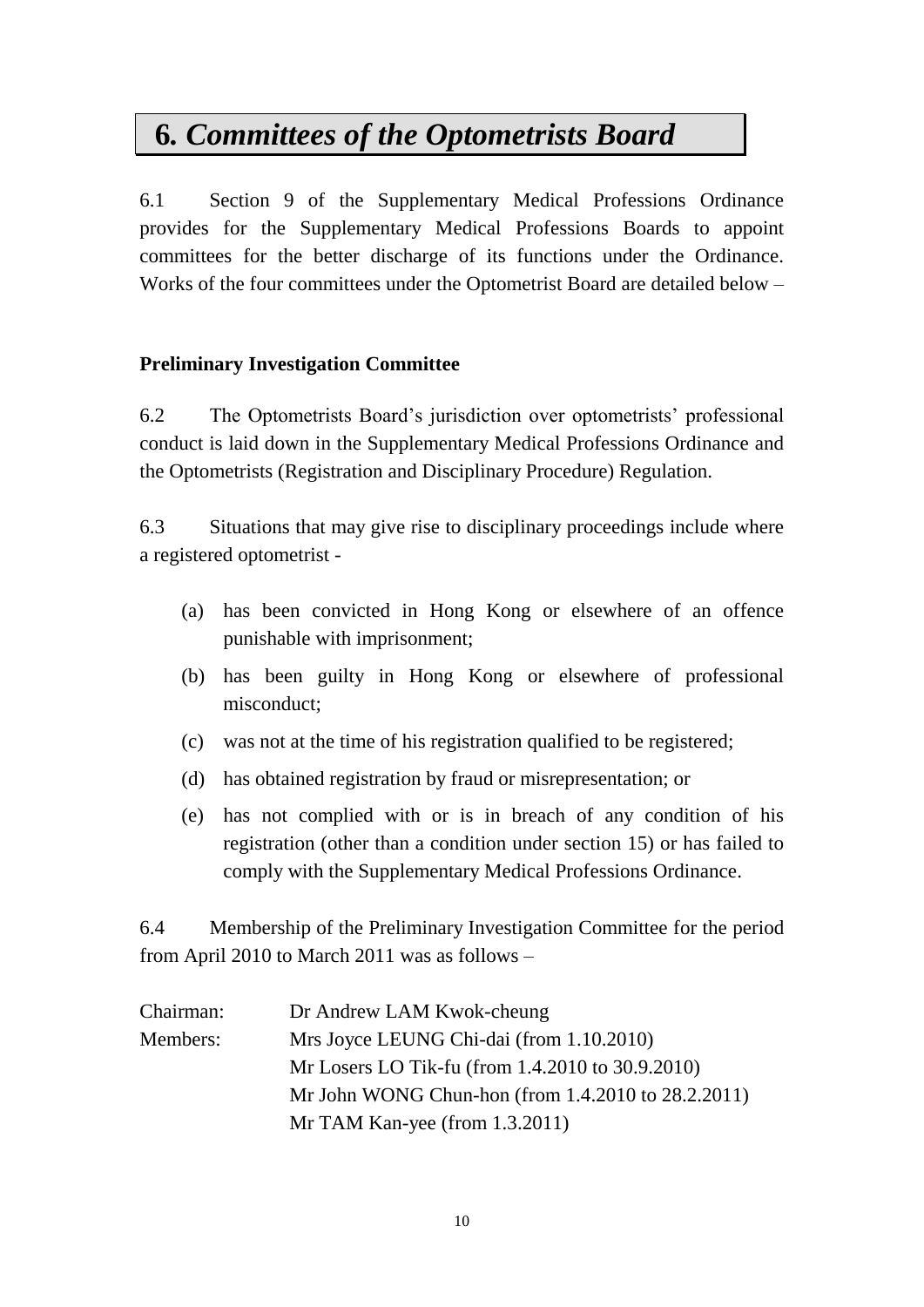6.5 If an optometrist is found guilty of a disciplinary offence after an inquiry, the Optometrists Board may order any one of the following -

- (a) removal from the Register of Optometrists which will be published in the Gazette;
- (b) removal from the Register of Optometrists for such period as the Optometrists Board may think fit which will be published in the Gazette;
- (c) a reprimand which will be published in the Gazette; and
- (d) a warning letter in such terms as the Board considered appropriate which may or may not be published in the Gazette.

6.6 Below is a summary on the complaints handled by the Board"s Preliminary Investigation Committee for the period from April 2010 to March 2011:

| <b>Cases</b>                      |  |
|-----------------------------------|--|
| Received                          |  |
| Considered                        |  |
| Dismissed                         |  |
| Referred to the Board for inquiry |  |

**Annex B** summarizes the three disciplinary inquiries conducted by the Optometrists Board in 2010 / 2011, the charges in detail and the Board's decisions.

### **Registration Committee**

- 6.7 The Board Registration Committee, established in 1994, is responsible for
	- (a) approving applications for registration under section  $12(1)(a)$  of the Supplementary Medical Professions Ordinance;
	- (b) advising the Supplementary Medical Professions Council Registration Committee on the eligibility of applicants for registration under sections  $12(1)(b)$  and  $12(1)(c)$  of the Supplementary Medical Professions Ordinance;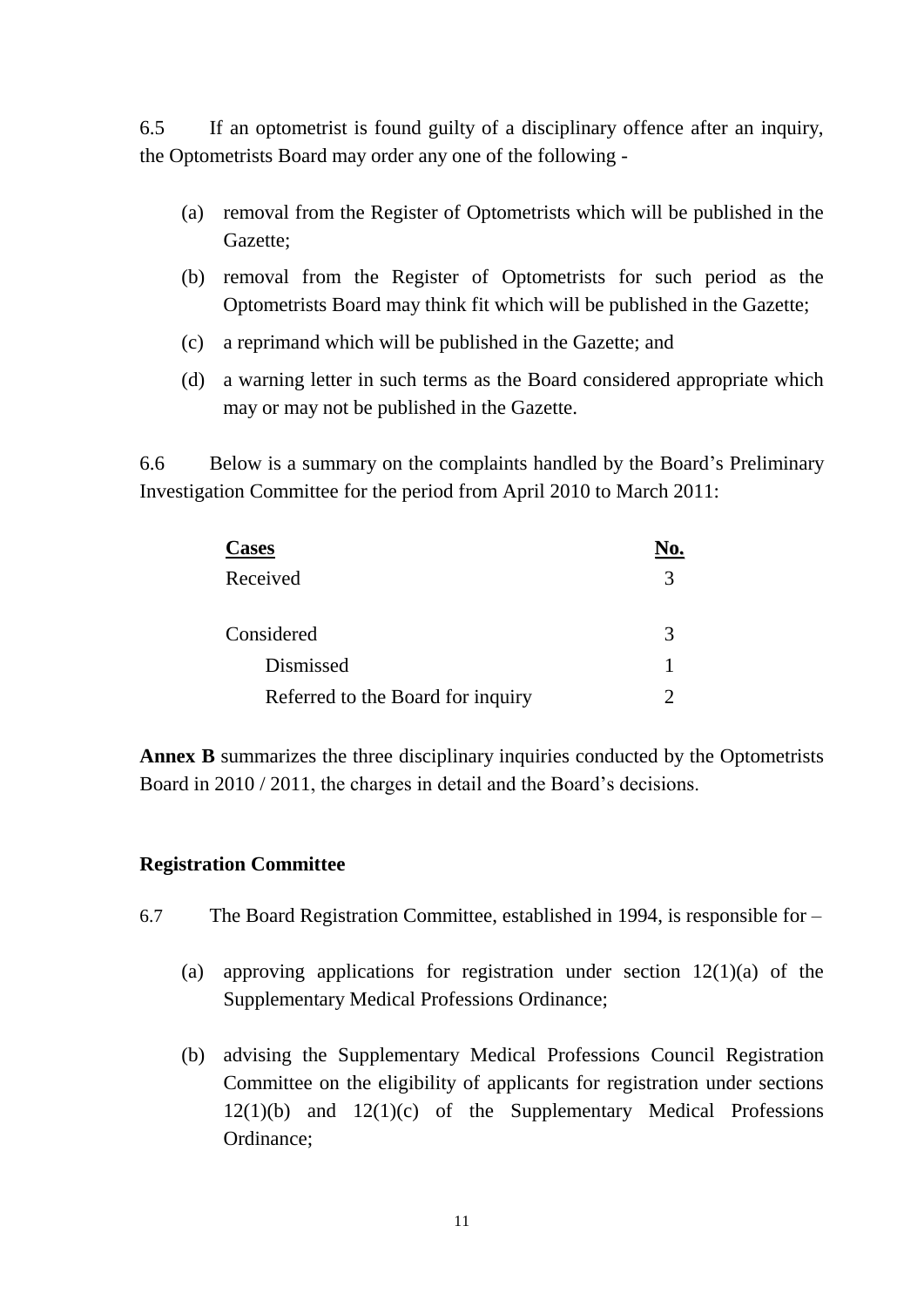- (c) approving the registration of applicants found by the Supplementary Medical Professions Council to be qualified for registration under sections  $12(1)(b)$  and  $12(1)(c)$  of the Supplementary Medical Professions Ordinance;
- (d) making recommendations to the Optometrists Board in updating the list of registrable qualifications under section 12(1)(b) of the Supplementary Medical Professions Ordinance;
- (e) determining the removal of names from the register under section 10(4) of the Supplementary Medical Professions Ordinance;
- (f) determining the restoration of names to the register for removals effected under section 10(4) of the Supplementary Medical Professions Ordinance;
- (g) accrediting CPD programmes from non-accredited programme providers;
- (h) vetting the applications for renewal of accreditation status from accredited programme providers for the CPD scheme
- (i) deciding on and updating the list of quotable qualifications, their abbreviations and Chinese translation for inclusion on signboards and stationery used by registered optometrists; and
- (j) advising the Optometrists Board on matters relating to registration.

6.8 Membership of the Board Registration Committee for the period from April 2010 to March 2011 was as follows –

| Chairman: | Dr Andrew LAM Kwok-cheung                        |
|-----------|--------------------------------------------------|
| Members:  | Mr CHAN Kong                                     |
|           | Miss Rufina CHAN Tin-yan                         |
|           | Dr Karen CHENG Kam-yee                           |
|           | Mr Patrick CHENG Wai-hung (from 1.10.2010)       |
|           | Mr HO Kai                                        |
|           | Ms Elke WU Wai-ling (from 1.4.2010 to 30.9.2010) |
|           |                                                  |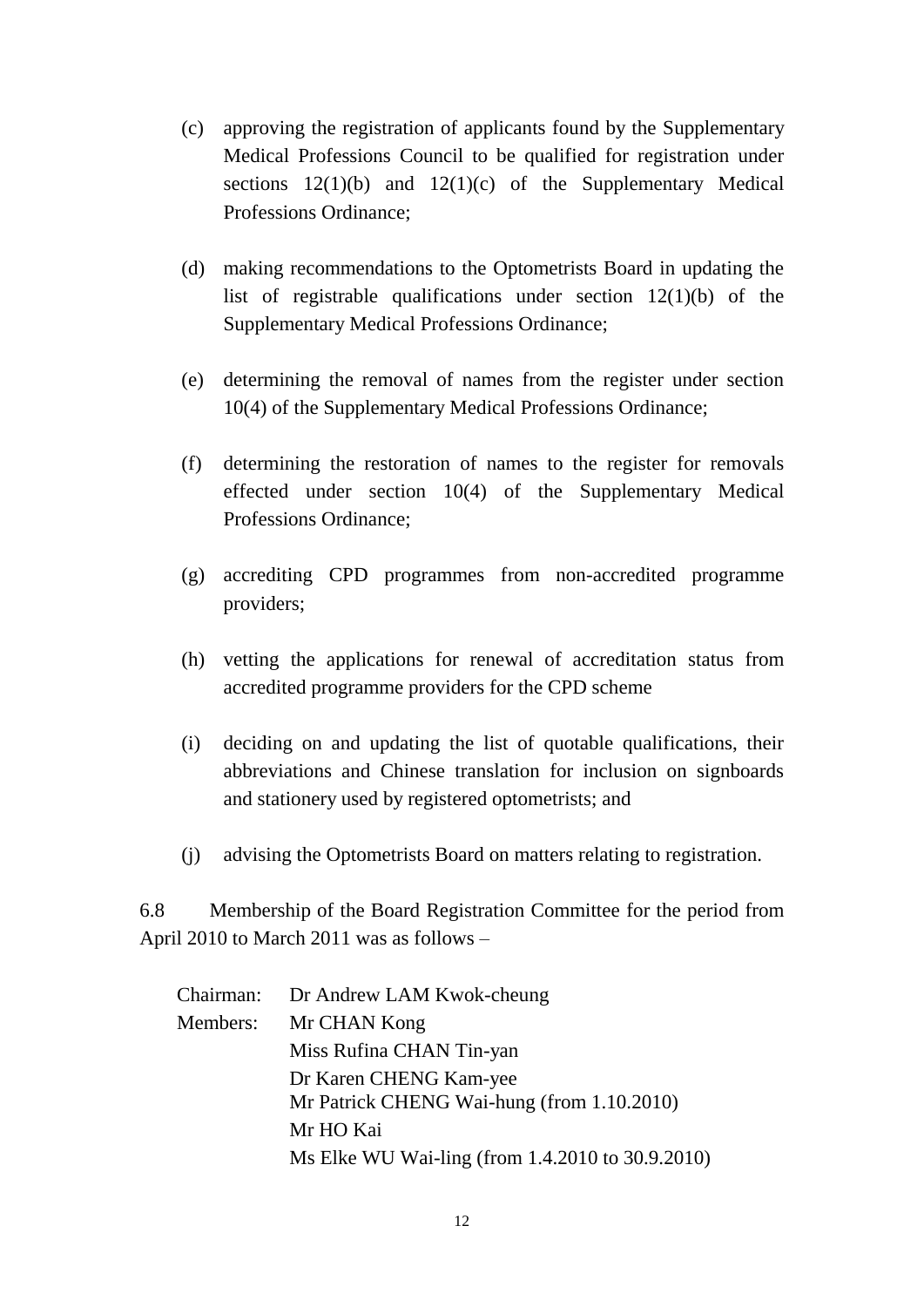## **Examination Committee**

| 6.9                                                                                                              | The Examination Committee, established in 1989, is responsible for $-$                                       |  |  |  |  |
|------------------------------------------------------------------------------------------------------------------|--------------------------------------------------------------------------------------------------------------|--|--|--|--|
|                                                                                                                  | advising the Optometrists Board on syllabus and format of<br>(a)<br>examination/assessment for registration; |  |  |  |  |
| (b)                                                                                                              | advising the Optometrists Board on the appointment of examiners;                                             |  |  |  |  |
| (c)                                                                                                              | assisting the Optometrists Board in matters<br>relating<br>to<br>examinations/assessments; and               |  |  |  |  |
|                                                                                                                  | advising the Optometrists Board on matters relating to qualifications<br>(d)<br>and experience.              |  |  |  |  |
| 6.10<br>Membership of the Examination Committee for the period from April<br>2010 to March 2011 was as follows - |                                                                                                              |  |  |  |  |
| Chairman:<br>Prof. Kenneth LAM Chung-wing                                                                        |                                                                                                              |  |  |  |  |
| Members:<br>Ms CHAN Lai-ming                                                                                     |                                                                                                              |  |  |  |  |
| Mr Dominic CHIM Chun-pong                                                                                        |                                                                                                              |  |  |  |  |
| Dr KEE Chea-su                                                                                                   |                                                                                                              |  |  |  |  |

### **Education Committee**

6.11 The Education Committee, established in 2001, is responsible for –

Prof. Carly LAM Siu-yin

- (a) developing an implementation plan on continuing professional development for registered optometrists;
- (b) developing an accreditation system for continuing professional development for registered optometrists; and
- (c) considering the promotion strategies for continuing professional development for registered optometrists.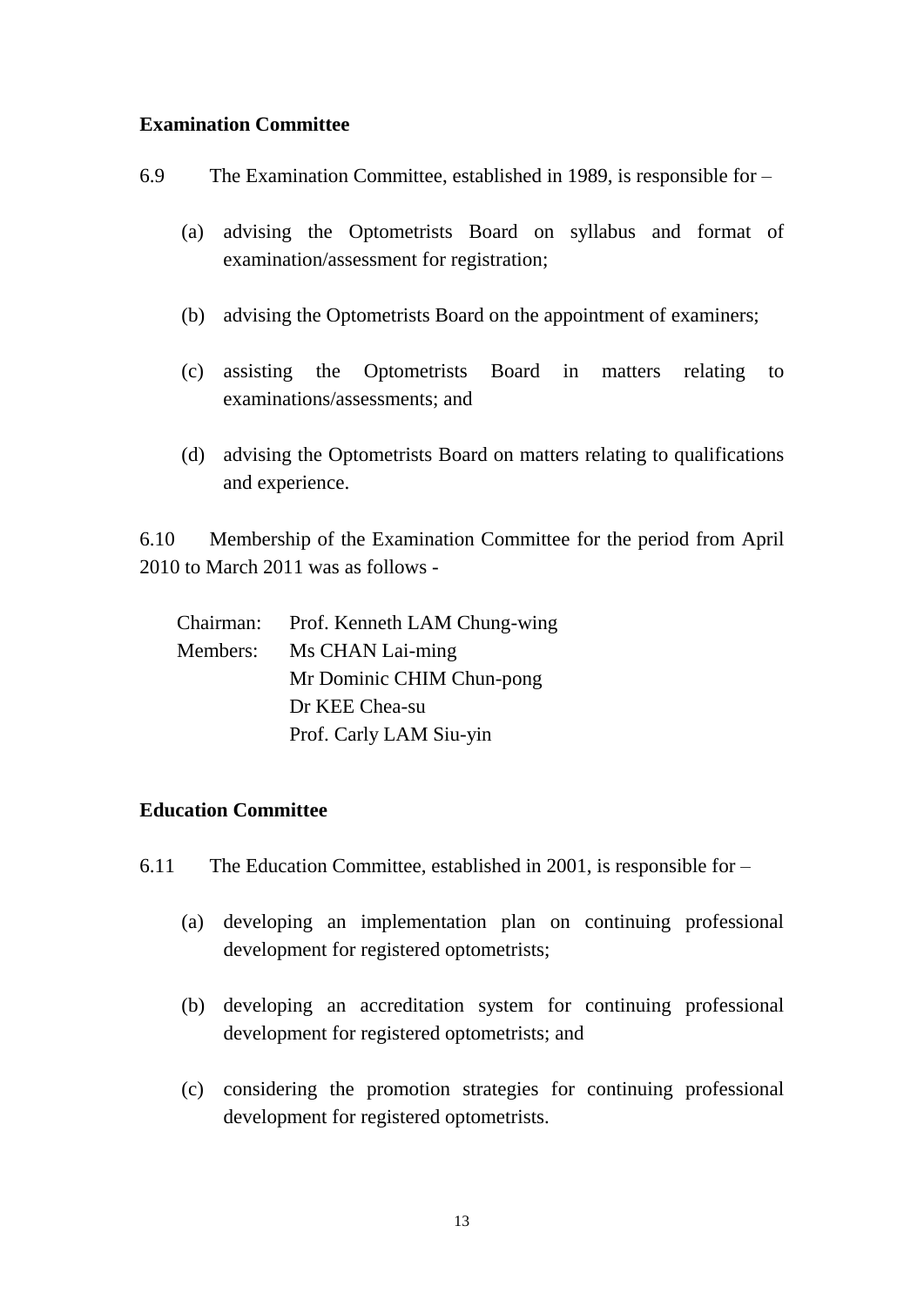6.12 Membership of the Education Committee for the period from April 2010 to March 2011 was as follows -

| Chairman: | Miss Rufina CHAN Tin-yan (from 1.3.2011)                    |  |  |  |
|-----------|-------------------------------------------------------------|--|--|--|
|           | Prof. Gregory WU Chor-nam (from $1.4.2010$ to $28.2.2011$ ) |  |  |  |
|           |                                                             |  |  |  |
| Members:  | Dr Henry CHAN Ho-lung                                       |  |  |  |
|           | Dr Albert HO Cho-chak                                       |  |  |  |
|           | Ms Monica CHOW Man-kit                                      |  |  |  |
|           | Mr FAN Sio-hong (from $27.5.2010$ )                         |  |  |  |
|           | Ms Queenie YIP Sin-lai (from 27.5.2010)                     |  |  |  |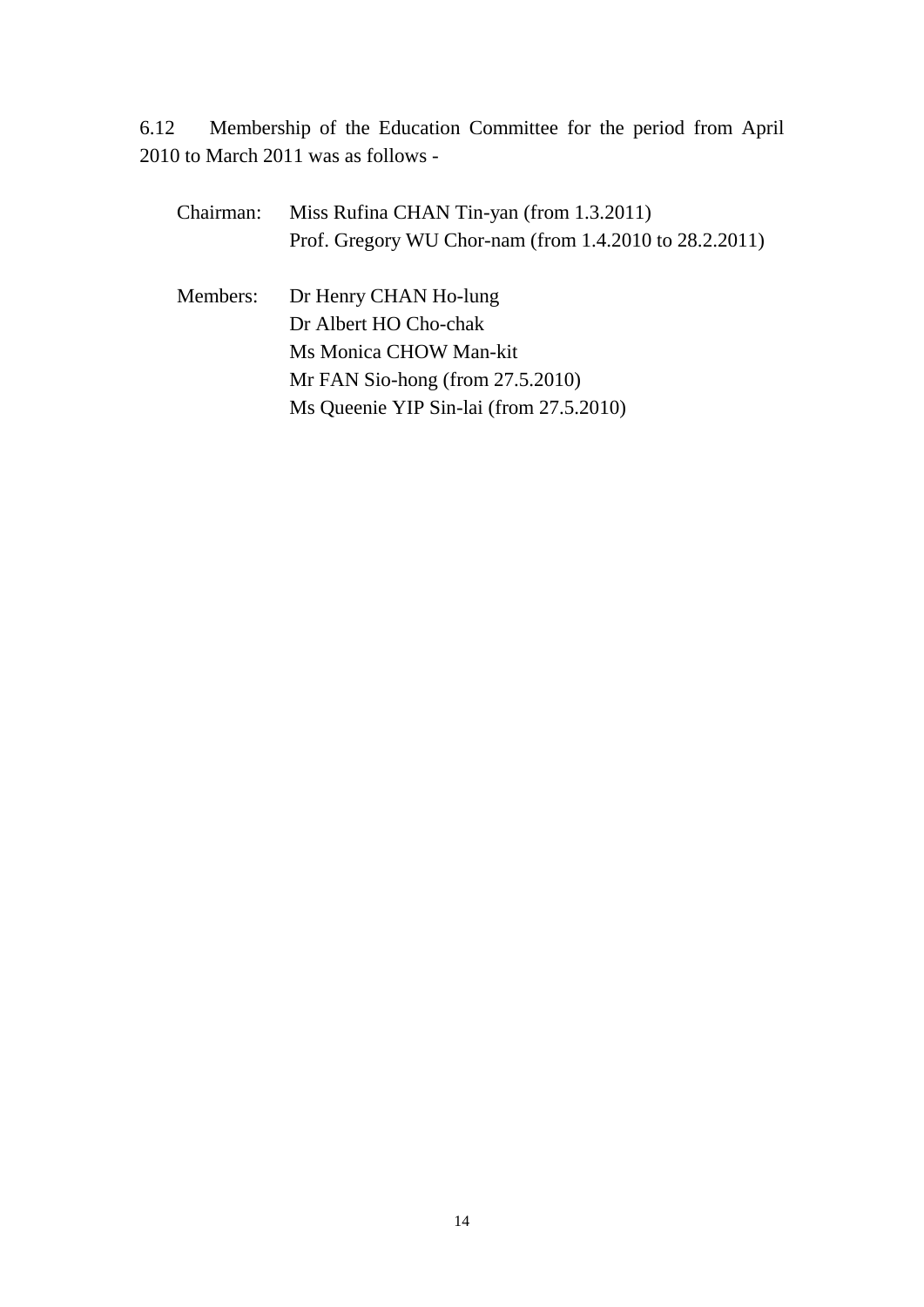# **7.** *Review by Committee Chairmen*

## **Preliminary Investigation Committee**

7.1 The role of the Preliminary Investigation Committee is to make preliminary investigation into complaints received against registered optometrists and to determine, based on the entirety of information available, whether a complaint should be referred to the Board for an inquiry. If a complaint, in the Preliminary Investigation Committee's view, may involve a breach of the law or the Code of professional conduct, the case will be referred to the Board for an inquiry. To enhance the objectivity of the committee in handling complaints, consideration is given to expand its membership to include lay members in the long run.

7.2 In 2010/2011, the Preliminary Investigation Committee received a total of 3 complaints, compared to 9 cases in 2009/10, representing a significant 67% decrease.

7.3 For the purpose of giving registered optometrists a reference as to what may constitute unprofessional conduct and situations that may give rise to disciplinary proceedings, since December 2010 the Optometrists Board has published on the Board"s website findings of disciplinary inquiries held by the Board. Sharing this information with the registered optometrists may also help enhance the standards of professional practice and conduct in the profession.

7.4 Registered optometrists are also strongly advised to familiarize themselves with the Supplementary Medical Professions Ordinance, the Optometrists (Registration and Disciplinary Procedure) Regulation and the Code of Practice to minimize the risk of committing any professional misconduct inadvertently.

> Dr Andrew LAM Kwok-cheung *Chairman, Preliminary Investigation Committee*

[*The Preliminary Investigation Committee held four meetings during the reporting period.*]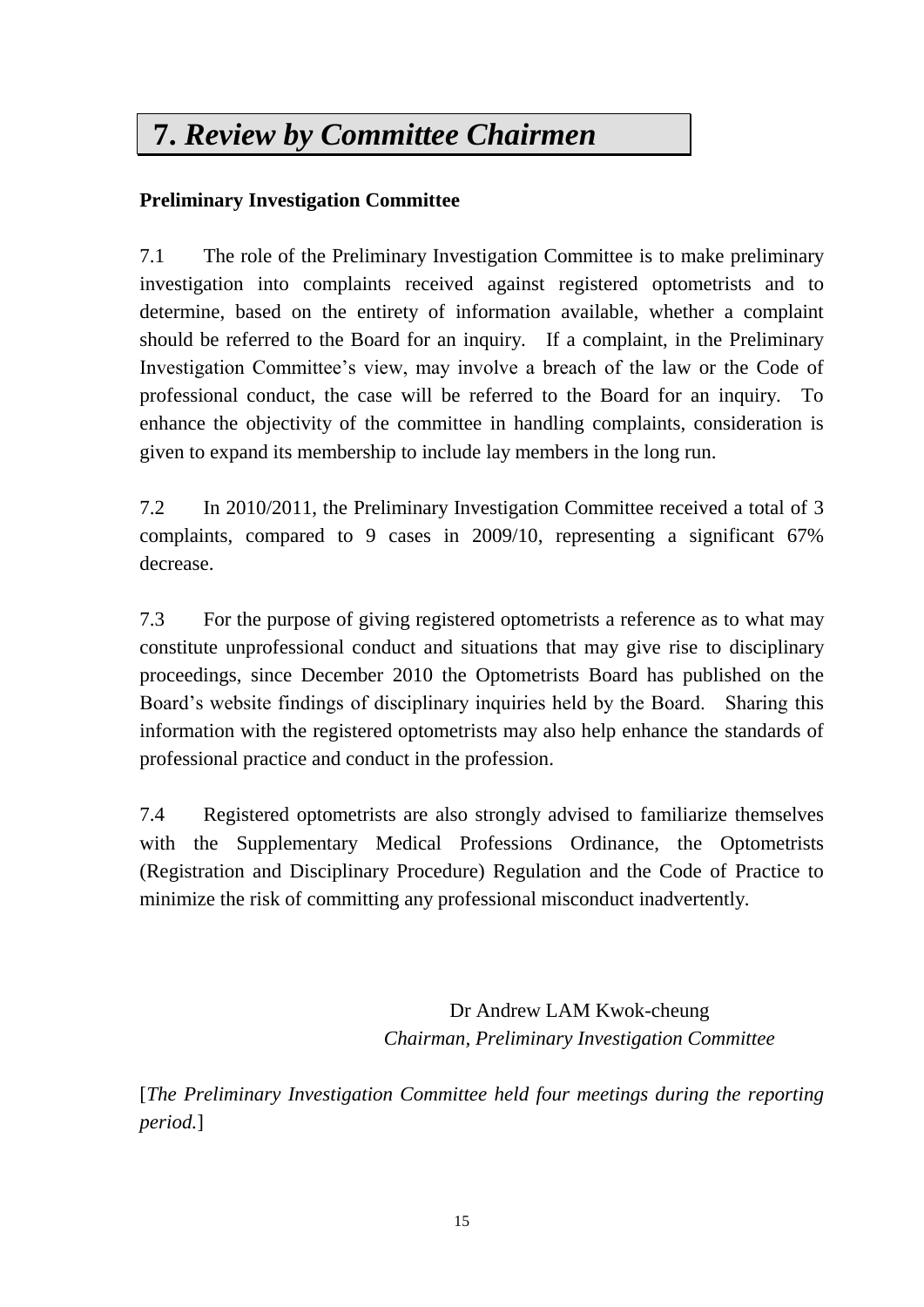## **Registration Committee**

7.5 In 2010/2011 the Registration Committee received and approved 25 applications for registration and 2 applications for restoration. The Committee also accredited 3 CPD programmes organized by non-accredited programme providers, namely "Oculoplastics Surgery", "Contact Lens Clinical Skills Series (Introductory, Intermediate and Advanced)" and "An Overview of Primary Care Development in Hong Kong".

7.6 For registration under section 12(1)(b) of Supplementary Medical Professions Ordinance, the Committee reviewed the list of non-local qualifications generally accepted by the Board for registration. At the Committee"s recommendation, the Board and the Council Registration Committee approved the inclusion of the Master of Optometry awarded by the University of Manchester to the list.

7.7 During the year the Committee recommended the inclusion of 2 academic qualifications, which are "a Certificate of Attainment in Ocular Pharmacology" awarded by the Hong Kong Polytechnic University and "a Graduate Certificate in Optometry" awarded by the University of New South Wales, as quotable qualifications after scrutinizing the standard of the qualifications. The recommendations were endorsed by the Board and the registrants were informed of the updated list in December 2010.

> Dr Andrew LAM Kwok-cheung *Chairman, Registration Committee*

[*The Registration Committee held one meeting during the reporting period.*]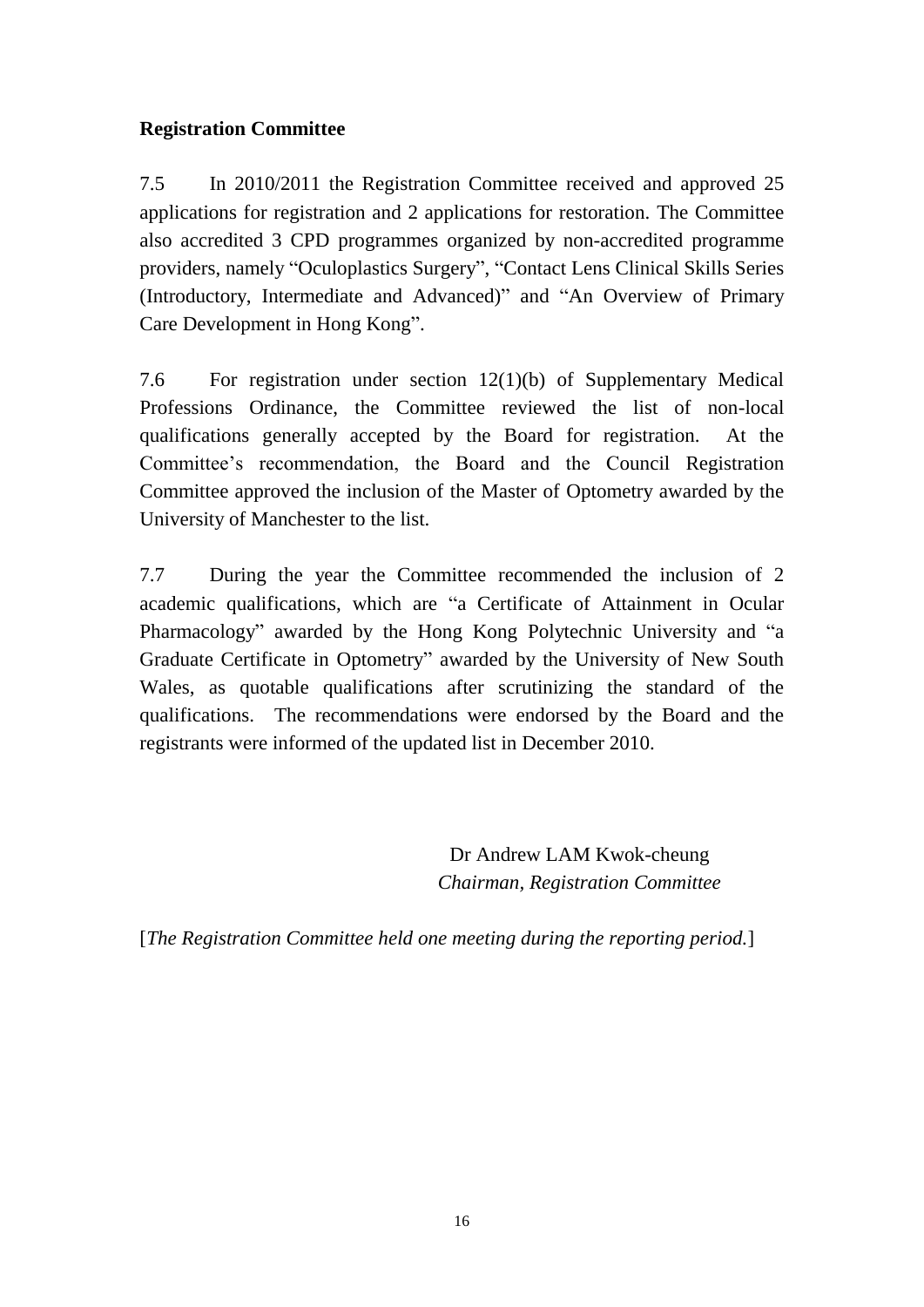### **Examination Committee**

7.8 The advancement mechanism for part III and Part IV optometrists whereby registrants are eligible for registration in the higher parts of the Register on attaining a certificate of attainment in optometry awarded by the Hong Kong Polytechnic University was endorsed by the Council in November 2009 and supported by the Administration. In addition to that, the Optometrist Board considered it necessary to hold Part II and Part III registration examinations to provide an additional channel for Part IV registrants to advance to higher parts of the register through examinations.

7.9 Following the Board"s endorsement of the syllabi for Part II and Part III registration examination, the Committee is working out the details of the design and preliminaries of the examinations.

> Prof. Kenneth LAM Chung-wing *Chairman, Examination Committee*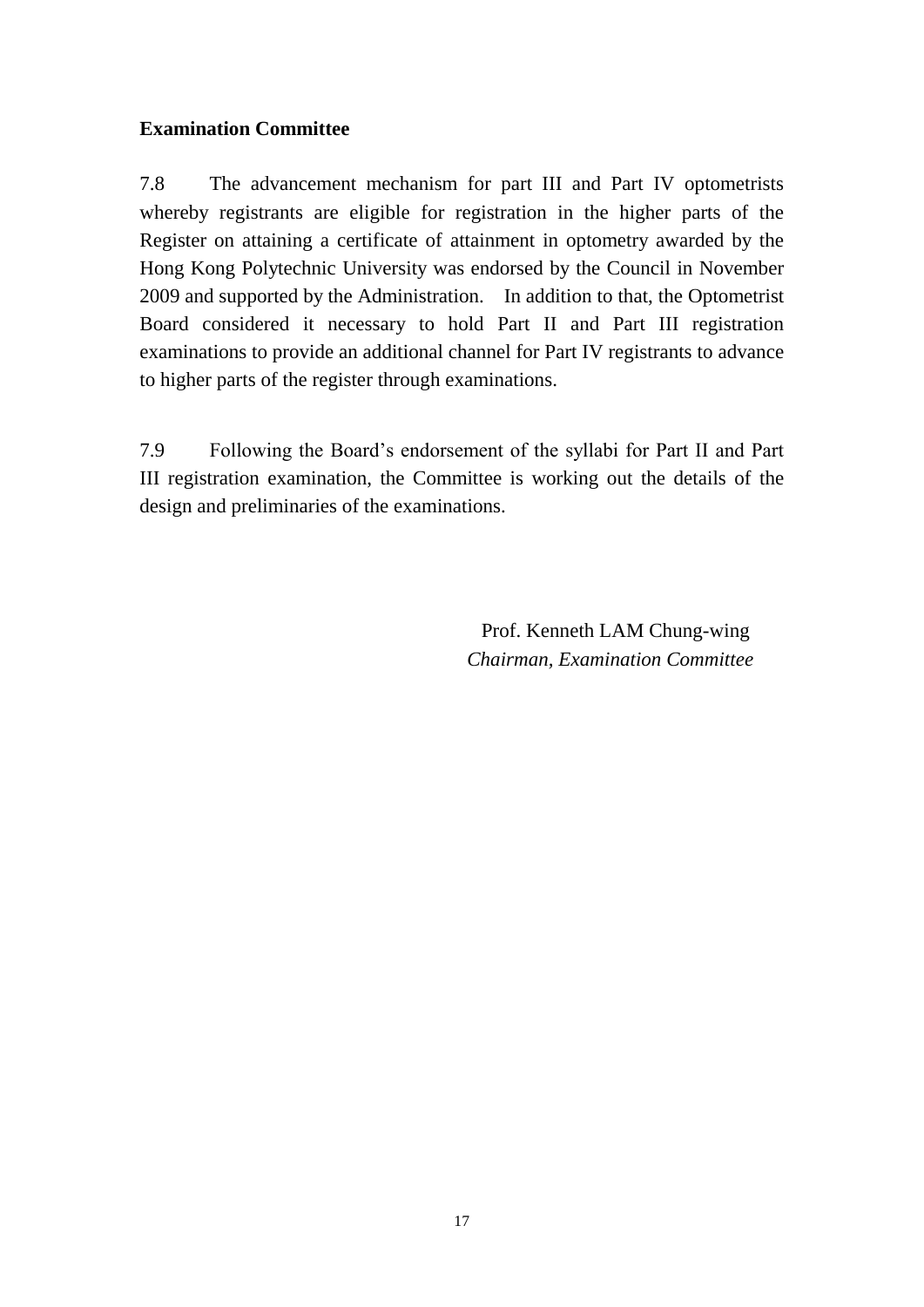### **Education Committee**

7.10 2009/2010 saw 496 optometrists reporting attainment of 10 CPD hours (or 24.9% of total registrants), a dip from 632 registrants in 2008/09 or a 21.5% decrease over the past year. As a voluntary scheme, an average of about 25% rate of participation is considered highly satisfactory and is attributable to the practitioners" commitment to lifelong learning and the continued support of the accredited programme providers and other programme providers in providing a variety of quality CPD activities.

7.11 To further boost the participation rate, the Committee is considering further incentives such as allowing registrants who have attained the annual CPD requirement to use "CPD-certified" in their name cards.

7.12 The Committee believes that a mandatory CPD scheme should be implemented in the near future.

> Mr Gregory WU Chor-nam *Chairman, Education Committee*

*[The Education Committee held one meeting during the reporting period.]*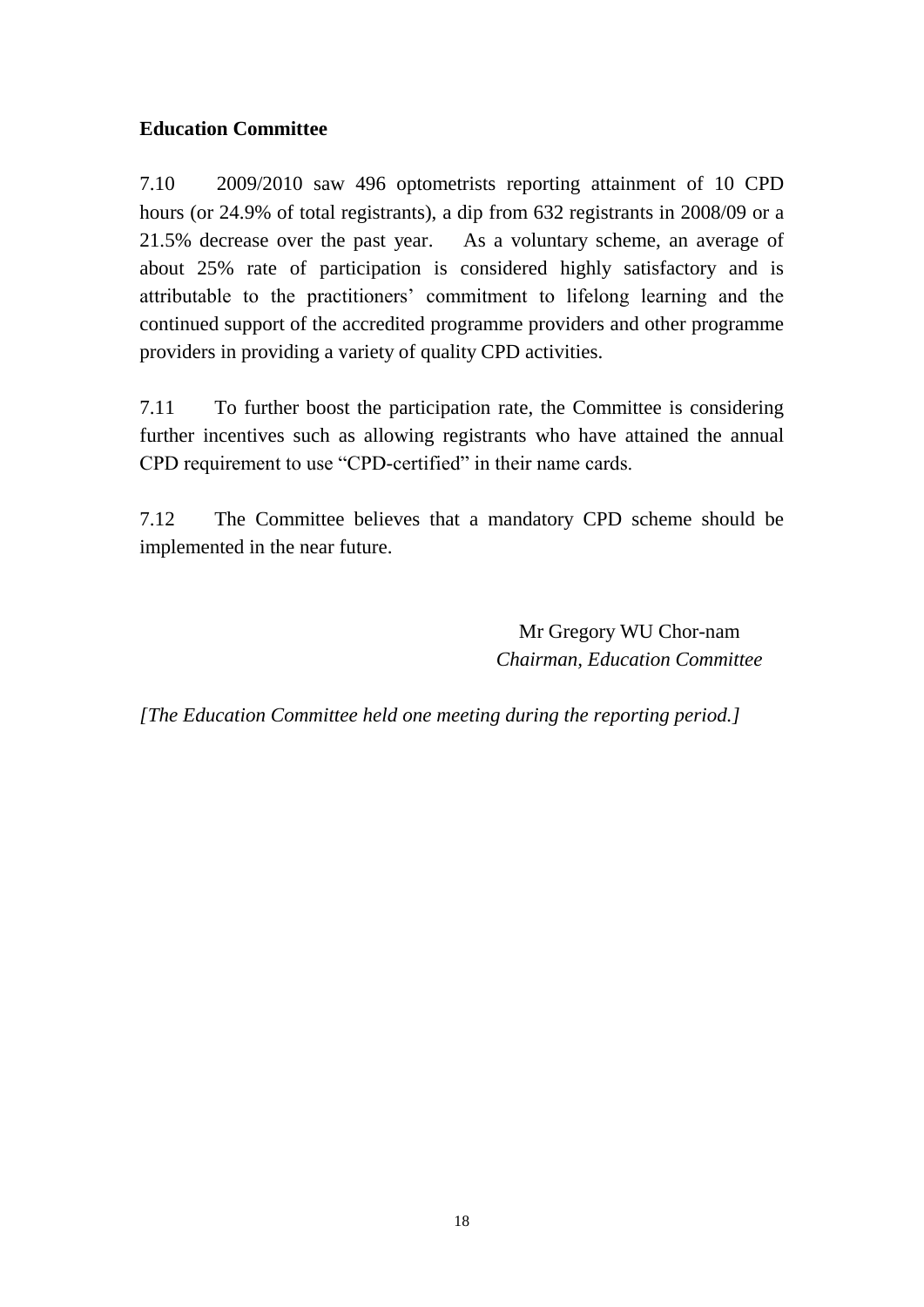#### **Registration of Optometrists (as at 31.3.2011)**

| <b>SMPO</b> | Qualification/Eligibility                                                                                                                                                                                                                                                                                                                                                                                                                                                                                                            | Part of Register                                              | <b>Restriction on Practice</b>                                                    | No. of<br>registrants                             |
|-------------|--------------------------------------------------------------------------------------------------------------------------------------------------------------------------------------------------------------------------------------------------------------------------------------------------------------------------------------------------------------------------------------------------------------------------------------------------------------------------------------------------------------------------------------|---------------------------------------------------------------|-----------------------------------------------------------------------------------|---------------------------------------------------|
| 12(1)(a)    | (a) Bachelor of Science Degree in Optometry awarded by the Hong Kong<br>Polytechnic or the Hong Kong Polytechnic University<br>(b) Professional Diploma in Optometry issued by the Hong Kong Polytechnic<br>$(c)$ Part II optometrist with Certificate of Attainment in Ocular Pharmacology<br>issued by the Hong Kong Polytechnic University and has practised for one<br>year or more after having been registered as a Part II optometrist, or has<br>other experience that is recognized by the Board                            |                                                               | Allowed to use drugs<br>approved by the Board as<br>shown in the Code of Practice | (a) 504<br>(b) $98$<br>$(c)$ 69                   |
|             | (a) Higher Certificate in Optometry issued by the Hong Kong Polytechnic; or<br>(b) A certification from the Optometrists Board that he has passed an<br>examination in optometry conducted under section 15A of the SMPO                                                                                                                                                                                                                                                                                                             | $\mathbf{I}$                                                  | Not allowed to use diagnostic<br>agents except staining agents                    | $(a)$ 21<br>$(b)$ 0                               |
|             | A certification from the Optometrists Board that he has passed an<br>$\bullet$<br>examination in refraction conducted under section 15A of the SMPO                                                                                                                                                                                                                                                                                                                                                                                  | III                                                           | To practice refraction only                                                       | $\Omega$                                          |
| 12(1)(b)    | A person who holds degree, diploma or any other document of any<br>examining body other than those prescribed in law and has appropriate<br>experience as recognized by the SMPC                                                                                                                                                                                                                                                                                                                                                     | To be determined by<br>SMPC in consultation<br>with the Board | Restrictions relevant to the<br>part of the register entered                      | Part I = $71$<br>Part $II = 1$<br>Part $III = 0$  |
| 12(1)(c)    | $\bullet$<br>A person who was practising optometry profession on 1 December<br>1994, and by reason of his education, training, professional experience<br>and skill satisfies the SMPC that he is fit for registration<br>$\mathbf{v}$ and $\mathbf{v}$ and $\mathbf{v}$ and $\mathbf{v}$ and $\mathbf{v}$ and $\mathbf{v}$ and $\mathbf{v}$ and $\mathbf{v}$ and $\mathbf{v}$ and $\mathbf{v}$ and $\mathbf{v}$ and $\mathbf{v}$ and $\mathbf{v}$ and $\mathbf{v}$ and $\mathbf{v}$ and $\mathbf{v}$ and $\mathbf{v}$ and<br>$\sim$ | To be determined by<br>SMPC in consultation<br>with the Board | Restrictions relevant to the<br>part of the register entered                      | Part $I = 0$<br>Part II = $168$<br>Part III= $52$ |

Legend: SMPO – Supplementary Medical Professions Ordinance

SMPC – Supplementary Medical Professions Council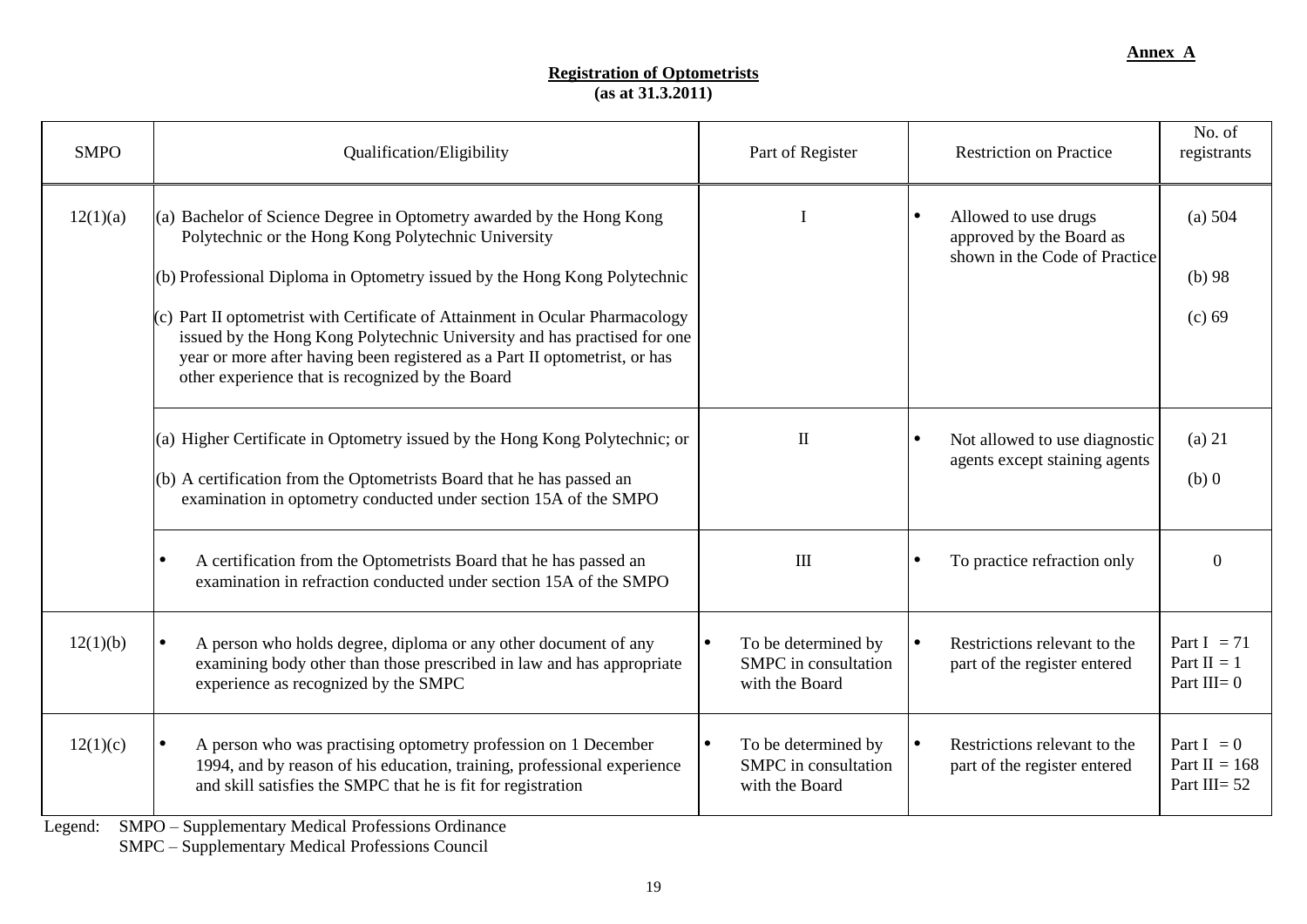| <b>SMPO</b>                                                                       | Qualification/Eligibility                                                                                                                                                                                                                                                                        | Part of Register | <b>Restriction on Practice</b>                                                                                                                                                                                                    | No. of<br>registrants |
|-----------------------------------------------------------------------------------|--------------------------------------------------------------------------------------------------------------------------------------------------------------------------------------------------------------------------------------------------------------------------------------------------|------------------|-----------------------------------------------------------------------------------------------------------------------------------------------------------------------------------------------------------------------------------|-----------------------|
| 15                                                                                | A person who was practising optometry profession on 1 December 1994<br>but who on that date was not qualified under section 12 of the SMPO to<br>be registered and has acquired substantial knowledge, experience and<br>skill in the practice of his profession to the satisfaction of the SMPC | IV               | Not allowed to perform any<br>function or engage in any<br>activity other than work<br>relating to refraction and<br>contact lenses and not<br>allowed to use any diagnostic<br>agents other than staining<br>agents              | 483                   |
|                                                                                   |                                                                                                                                                                                                                                                                                                  |                  | To practice refraction only<br>$\bullet$                                                                                                                                                                                          | 183                   |
|                                                                                   | A person who was practising optometry profession on 1 December 1994<br>$\bullet$<br>and has passed the Optometrists Board examination on refraction and<br>contact lens fitting                                                                                                                  | IV               | Not allowed to perform any<br>$\bullet$<br>function or engage in any<br>activity other than work<br>relating to refraction and<br>contact lenses and not<br>allowed to use any diagnostic<br>agents other than staining<br>agents | 139                   |
|                                                                                   | A person who was practising optometry profession on 1 December 1994<br>$\bullet$<br>and has passed the Optometrists Board examination on refraction                                                                                                                                              | IV               | To practice refraction only<br>$\bullet$                                                                                                                                                                                          | 211                   |
| Part<br>$\mathbf{I}$<br>$\mathbf H$<br>$\mathop{\rm III}\nolimits$<br>IV<br>Total | No.<br>742 (718)<br>190 (192)<br>52(54)<br>1,016(1,028)<br>2,000 (1,992)                                                                                                                                                                                                                         |                  |                                                                                                                                                                                                                                   |                       |

Note:

Numbers in brackets are the figures as at 31 March 2010